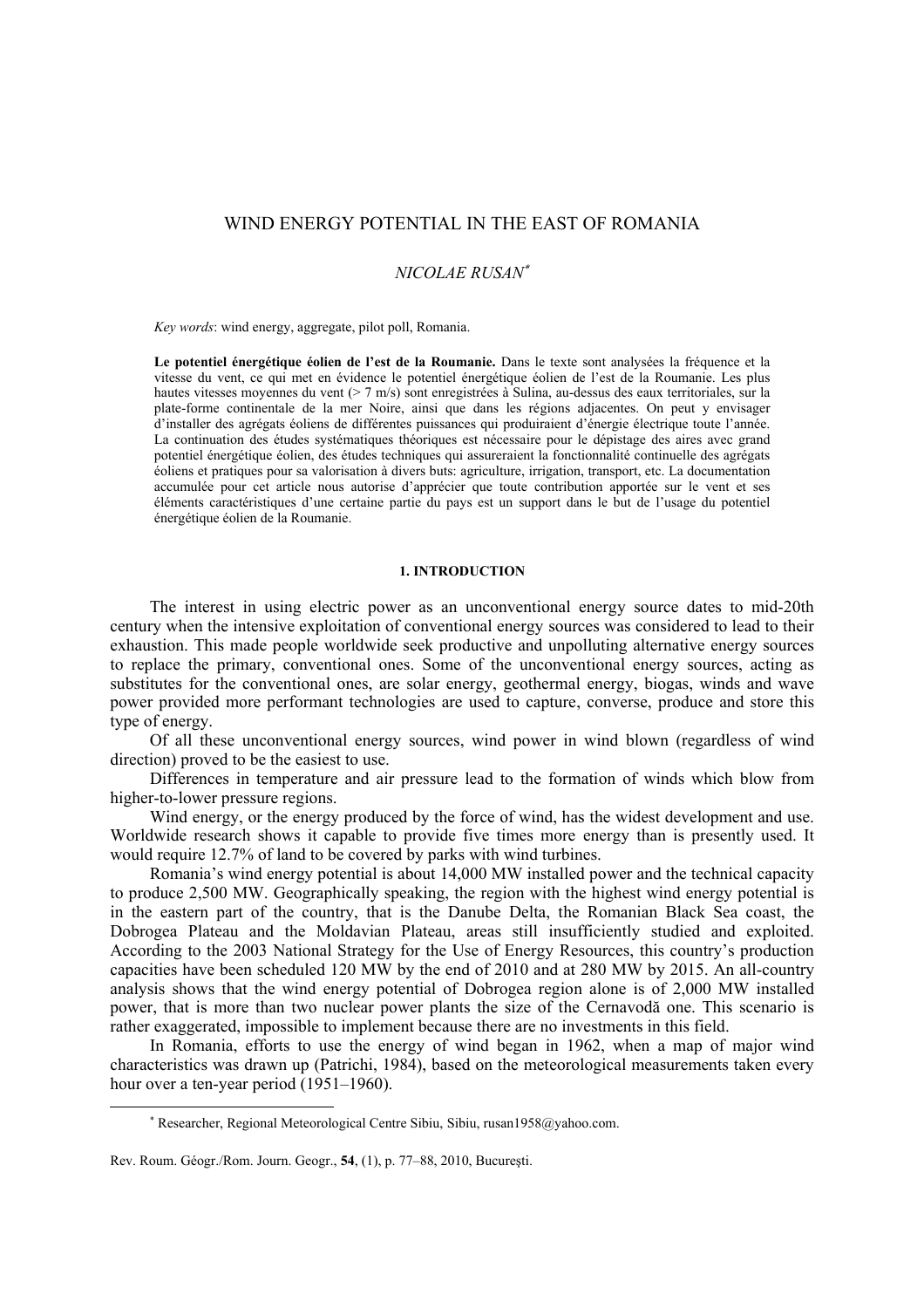| 78 | Nicolae Rusan<br>. |  |
|----|--------------------|--|
|----|--------------------|--|

In 2009, there are five wind-based electricity-producing centers: Tihuta (Bistrita-Năsăud) 250 kW/h, Ploieşti (Prahova) 660 kW/h, Baia 550 kW/h, Valea Nucarilor – Tulcea with three aggregates of 750 kW/h each, and Corbu (Constanţa) 100 kW/h.

In 2005, the wind turbine at Tihuta produced 186 MWh, the equivalent of burning 23 tones of coal (Fig. 1).



Fig. 1 – The wind turbine in the Tihuţa Pass, Bistriţa-Năsăud County, Eastern Carpathians.

Summing up, we would say that wind power is a promising source of electricity for the coming years, because it is ecologically clean and in never-ending supply. This has prompted us to carry out climatic studies on the wind regime in the eastern part of Romania, that is the Moldavian Plateau, the Siret Corridor and the North-Dobrogea region.

## **2. WIND CHARACTERISTICS IN THE EASTERN REGIONS OF ROMANIA**

Studies of the wind regime in Romania have been carried out in two distinct stages:

• before 1960, when observations were made at three hourly intervals, namely 8:00, 14:00 and 20:00 and never at night;

• after 1960, when the international system with four observation times: 1:00, 7:00, 13:00 and 19:00 was adopted as well as at fact that change previous conclusions.

### **2.1. Annual average wind direction frequency before 1960**

The analysis is based on the data obtained by five stations before 1960 and in the 1965–2004 period: Botoşani and Iaşi stations are characteristic of the northern and central parts of the Moldavian Plateau, Bacău station is specific to the Siret Corridor, Galaţi station to the southern part of the Moldavian Plateau and the Danube Corridor, Sulina station to the Black Sea shore.

Wind frequency before 1960: the northern half of the Moldavian Plateau was governed by NW winds (Botoşani 23.6%, Iaşi 21.5%) and SE winds (Botoşani 18.7% and Iaşi 13%). In the Siret Corridor, which follows the Eastern Carpathian alignment, N winds prevailed (Bacău 19.4%), next in line (17.5%) coming the NW ones. The occurrence frequencies of S and SE winds are quite significant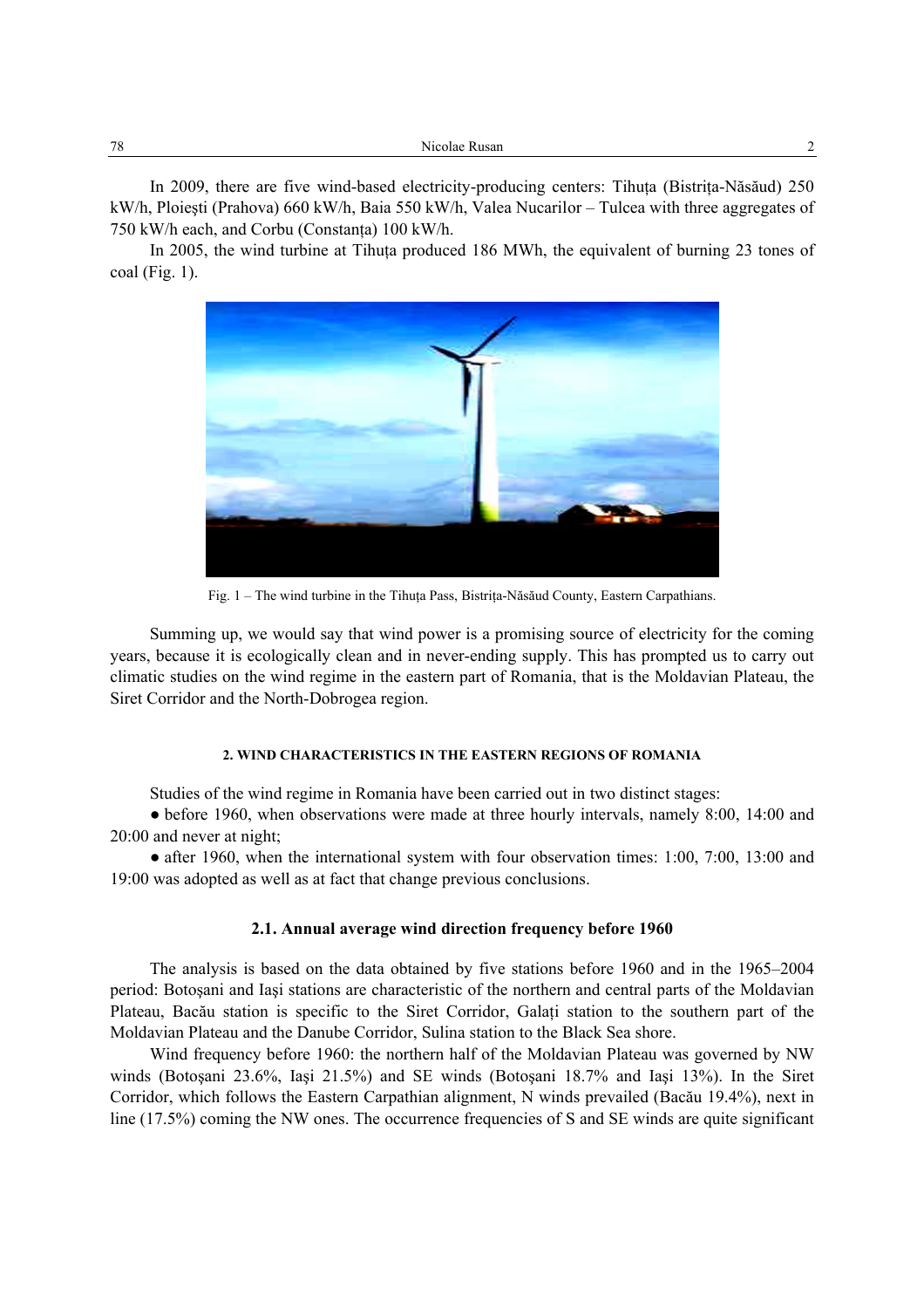(Bacău 13.6% and 13.4%, respectively). In the southern part of the Moldavian Plateau dominant winds blew from the NE (Galati 19.8%) and the N (Galati 16.1%), next coming the SW winds (Galati 14.7%) and the S winds (10%).

In this case, the annual average wind frequency along these main directions follows the direction of the Danube Corridor, but it obviously depends also on the dominant airflow forced by the continental air advection generated by the East-European Anticyclone and by the position of the weather station in the narrowest sector, between the Carpathian Curvature and the Măcin Mountains named *Carpathian Gateway* (Octavia Bogdan, 1980)*,* through which winds reach the Romanian Plain.

Farther east, in the Danube Delta, winds are more intense, Sulina station records showing that NE and N winds (18.3% and 13.1%, respectively) have the highest frequencies, while NW and SE winds amount to 12.5% each, these directions being imposed by the Black Sea currents and by the orientation of the seashore. The most important wind directions depend on the alignment of the Carpathians, the Siret Corridor, or the Carpathian Curvature and the Black Sea shoreline. In contrast with the dominant annual average winds frequency is the frequency of atmospheric calm, which varies inversely proportional, decreasing from north to south and from south to east: Botoşani 28.2%, Iaşi 26.6%, Galaţi 14.1% and Sulina 11.7% as the influence of the mountains diminishes, or is completely absent (Sulina). In the northern half of the Moldavian Plateau and in the Siret Corridor (with variouslyoriented sectors) wind frequency decreases, but the frequency of atmospheric calms increases.

#### **2.2. Wind frequency over 1965–2004**

Analysing statistical data from each station (Table 1) has yielded some important conclusions regarding wind frequency in the last four decades, when the weather stations were located on representative platforms and had four observation times in their schedule. We are referring to classical observations, not to the modern automated ones which are in operation since 2001. *The northern half of the Moldavian Plateau* is governed by NW winds (Botoşani 27.2%, Iaşi 20.5%), S–E winds (Botoşani 17.7%) and E winds (Iaşi 16.2%) (Figs 2, 3).

| Station  |                    | 1941-1955         | 1965-2004          |                   |  |  |  |
|----------|--------------------|-------------------|--------------------|-------------------|--|--|--|
|          | Dominant direction | Frequency $(\% )$ | Dominant direction | Frequency $(\% )$ |  |  |  |
| Botoșani | NW                 | 23.6              | NV                 | 27.2              |  |  |  |
|          | <b>SE</b>          | 18.7              | <b>SE</b>          | 17.7              |  |  |  |
| Iași     | NW                 | 21.5              | NV                 | 20.5              |  |  |  |
|          | <b>SE</b>          | 13.0              | E                  | 16.2              |  |  |  |
| Bacău    | N                  | 19.4              | S                  | 21.4              |  |  |  |
|          | NW                 | 17.5              | N                  | 16.5              |  |  |  |
| Galați   | NE                 | 19.8              | N                  | 22.4              |  |  |  |
|          | N                  | 16.1              | SV                 | 15.6              |  |  |  |
| Sulina   | NE                 | 18.3              | N                  | 18.9              |  |  |  |
|          | N                  | 13.1              | S                  | 17.6              |  |  |  |

*Table 1* 

Comparisons between annual average wind frequencies in the two study periods: 1941–1955 and 1965–2004.

*Source:* ANM Archive, Bucharest. Calculated percentages.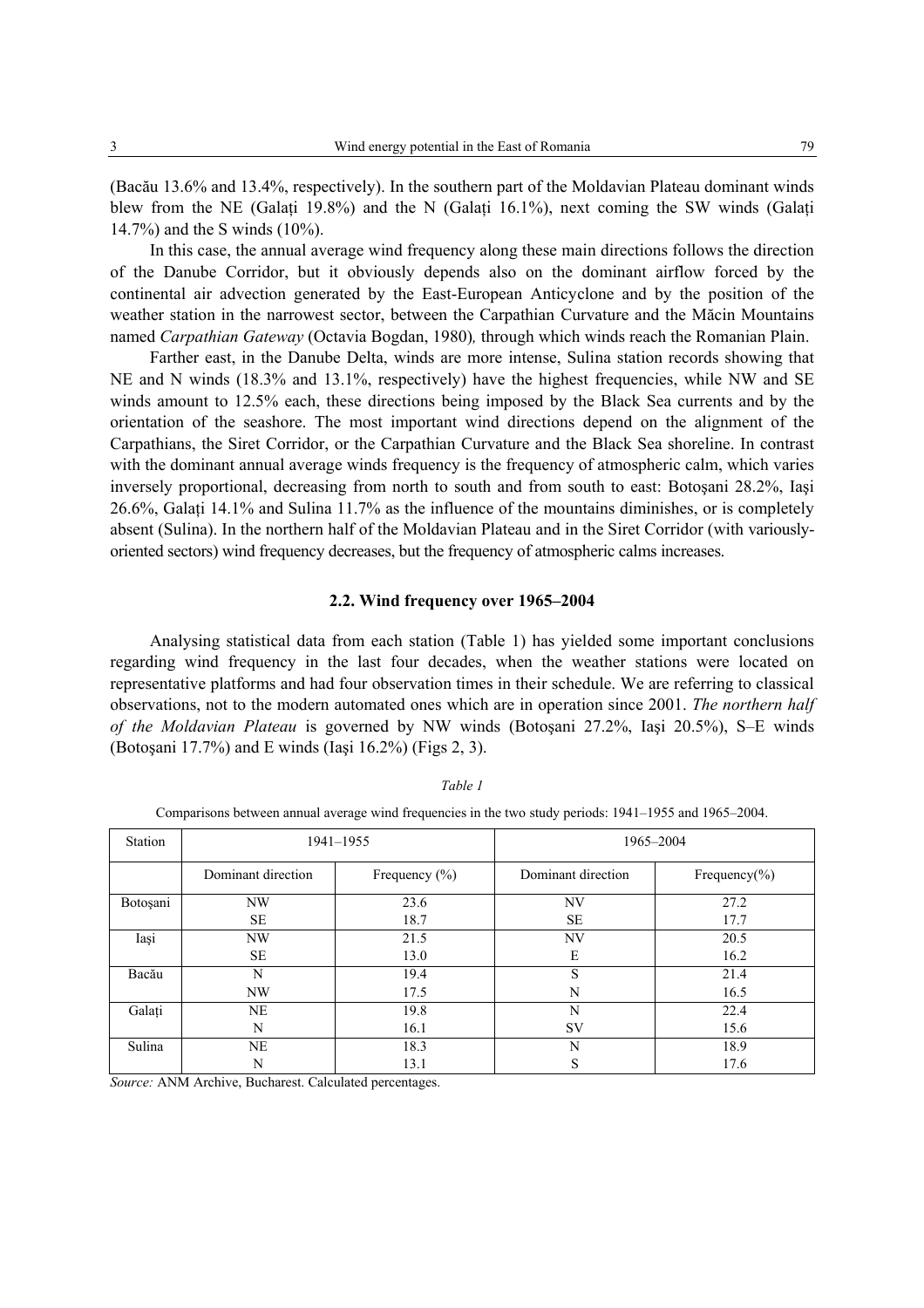

Fig. 2 – Average wind frequency – Botoşani.



Fig. 3 – Average wind frequency – Iaşi.

The direction of the airflows is influenced by the Scandinavian Anticyclone, by the barrage of the Carpathians, by valley corridors and hillsides. Thus, the location of *Coasta Iaşilor* weather station on a E–W direction in a hilly zone at altitudes of over 400 meters, influences the second dominant wind direction, that from the east. Similarly, *Botoşani* weather station, situated close to the Sitna Valley, a tributary of the Bahlui, both NW–SE-oriented just like the hillsides, has influenced the second down-to-uphill dominant S–E direction.

*In the Siret Corridor*, in the Bistrița-Siret confluence sector, winds blow mainly from the south (Bacău 21.4%), and from the north (16.5%). In this case the influence of the valley corridor is quite obvious, forcing the airflows along it (Fig. 4).

*In the southern half of Moldavia*, where altitudes decrease from north to south under 100 m at Galați, N winds (22.4%), and S–W winds (15.6%) prevail (Fig. 5). These directions are determined firstly by the wide open plains crossed by the Prut Corridor from north to south, the Danube Corridor from south-west to north-east and by the Lower Siret Plain which has the same inclination eastwards with lowest altitudes in the east, at the mouth of the Siret River.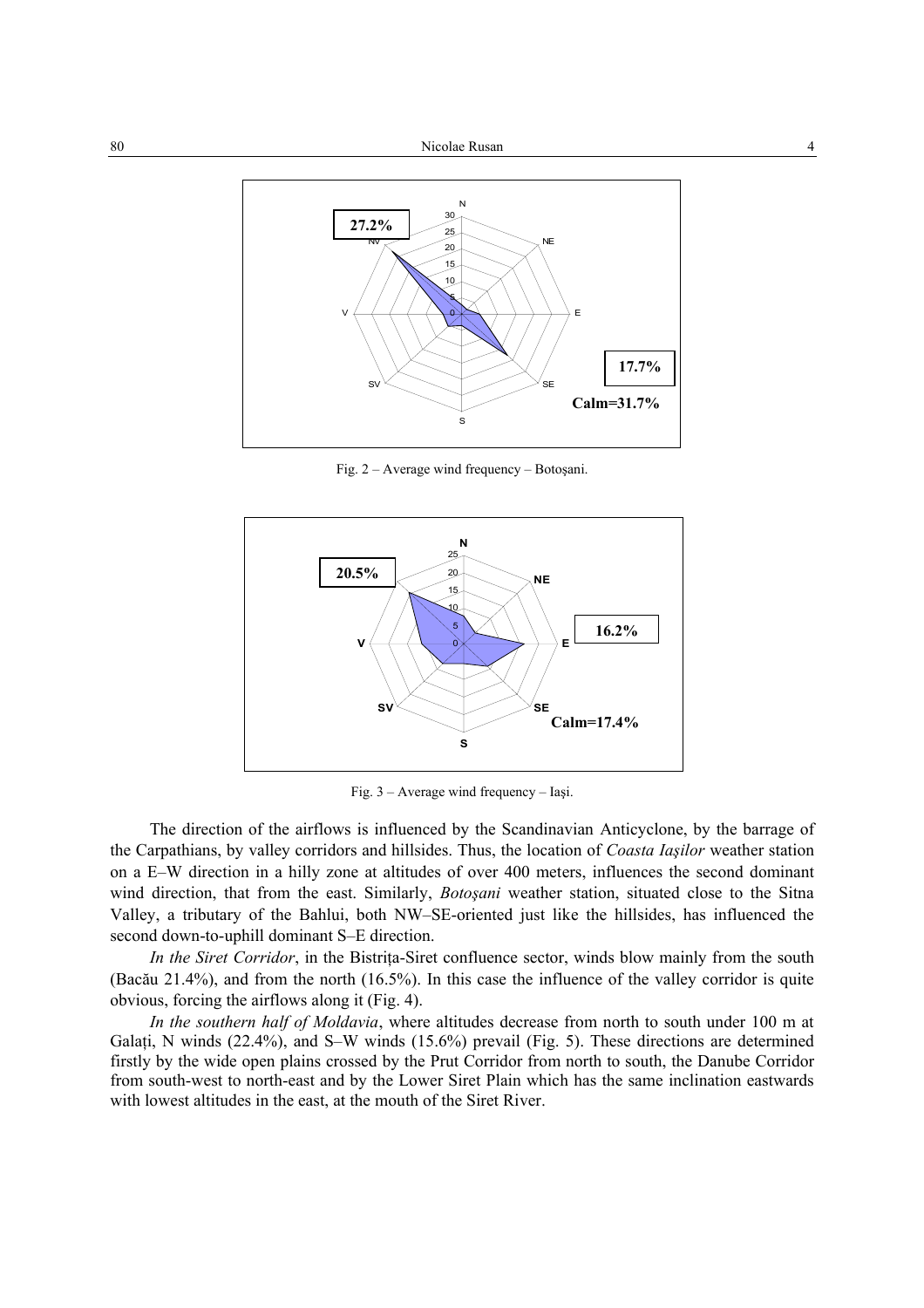

Fig. 4 – Average wind frequency – Bacău.



Fig. 5 – Average wind frequency – Galaţi.

*On the northern Black Sea shores*, at the mouth of the Danube's Sulina Arm, which continues 6 km into the continental shelf at the end of the limitrophe dam, winds blow mostly from the north (18.9%) and the south (17.6%) (Fig. 6), following the direction of the Black Sea shore in this sector, and of airflows governed by the East-European and Scandinavian anticyclones, and by the Black Sea coastal currents.



Fig. 6 – Average wind frequency – Sulina.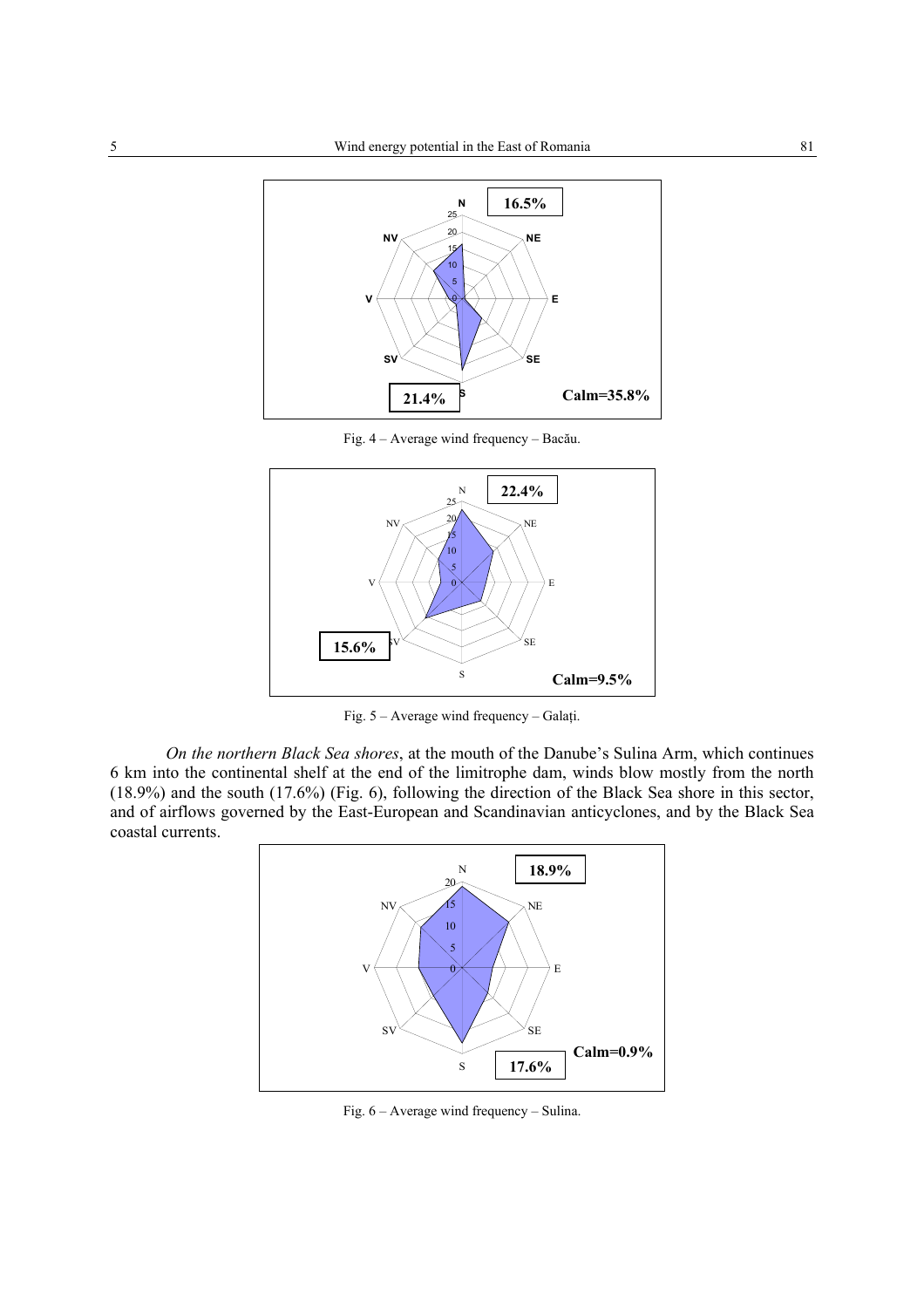Summing up, we would say that the same wind directions appear to have prevailed both before and after 1960, some changes having occurred in the south of the region, at Galati and Sulina. Differences regard wind frequency, which either increased or decreased along the dominant directions.

Other important wind directions, but with lower annual frequencies (under 15%) are:

– in the northern half of the Moldavian Plateau, W and SW (about 5%) (Fig. 2);

 $-$  in the central part of the Moldavian Plateau, W (11%) and SE (9%), influenced by the Coasta Iaşilor Hills and the direction of the Bahlui Valley (C.2);

– in the Siret Corridor, NW (11.8%) and SE (8%) following the direction of the Bistriţa Corridor  $(C.4);$ 

– in the south of Moldavia, NE (13.4%) and NW (10%) influenced by the hillsides of the Bârlad Plateau;

– on the Black Sea continental shelf, at Sulina-dam, NE (15%) and NW (13.2%) winds have a higher frequency.

An important wind characteristic in the last four decades is the atmospheric calm, which has registered some changes from the previous period, although the general variation tendency in the area has remained the same, namely, a north-to-south decrease. The highest atmospheric calm value was registered at Bacău station (35.8%), in the Siret Corridor, due to the influence of the urban topoclimate (Fig. 4).

Apart from this Corridor, in the rest of the area between the Siret and Prut rivers, annual atmospheric calm average values were as follows: 31.7% at Botoşani (Fig. 2) in the northern half of the region; 17.4% at Iaşi (Fig. 3) in the center; and 9.5% at Galaţi (Fig. 5) stations in the south of the region. The highest wind frequency being on the Black Sea continental shelf at Sulina, atmospheric calm had the lowest annual value there (0.9%) (Fig. 6).

The frequency increase of atmospheric calm on land in this time period compared to the previous one is due to the topoclimatic conditions at night, when temperature inversions take place, characterized by great air stability, high humidity and atmospheric calm. These situations have been noted only by observations made at 1:00 a.m. and 7:00 a.m.

*On the waters surface, devoid of any obstacles, there is higher wind frequency and diminished atmospheric calm* (Sulina weather station records), which means high energy potential. Because of the vast water body, winds frequently blow from all directions, while in where water courses are bounded by the slopes of valley corridors, winds follow the direction of the valley and atmospheric calm increases due to the shelter provided by valleyside slopes. Whenever winds blow perpendicular to the corridor they have a high energy potential.

The highest monthly wind frequency averages at each weather stations *over the year* are as follows:

– *in the northern part of the Moldavian Plateau*, at Botoşani station NW winds account for the highest monthly averages throughout the studied regions, varying between 22% and 36%. Next come the SE winds with monthly averages of 10% to 20%. For three months / year (March, April, and October) frequencies exceed 20%;

– *in the central part of the Moldavian Plateau*, at Iaşi station, the highest monthly frequency have the NW winds (18–25%), with over 20% for eight months / year (December, January, February, March, April, June, July and August) both in the coldest winter months and in the warmest summer months. In winter-time (November–February) E winds (6–23%) represent more than 20%;

– *in the Siret Corridor*, at Bacău station, S winds are dominant at an annual average frequency of 8–23%, representing over 20% during the four winter months (November, December, January, and February). North winds (13.5–19.3%) have frequencies of over 17% in February, March, April, May, June and July;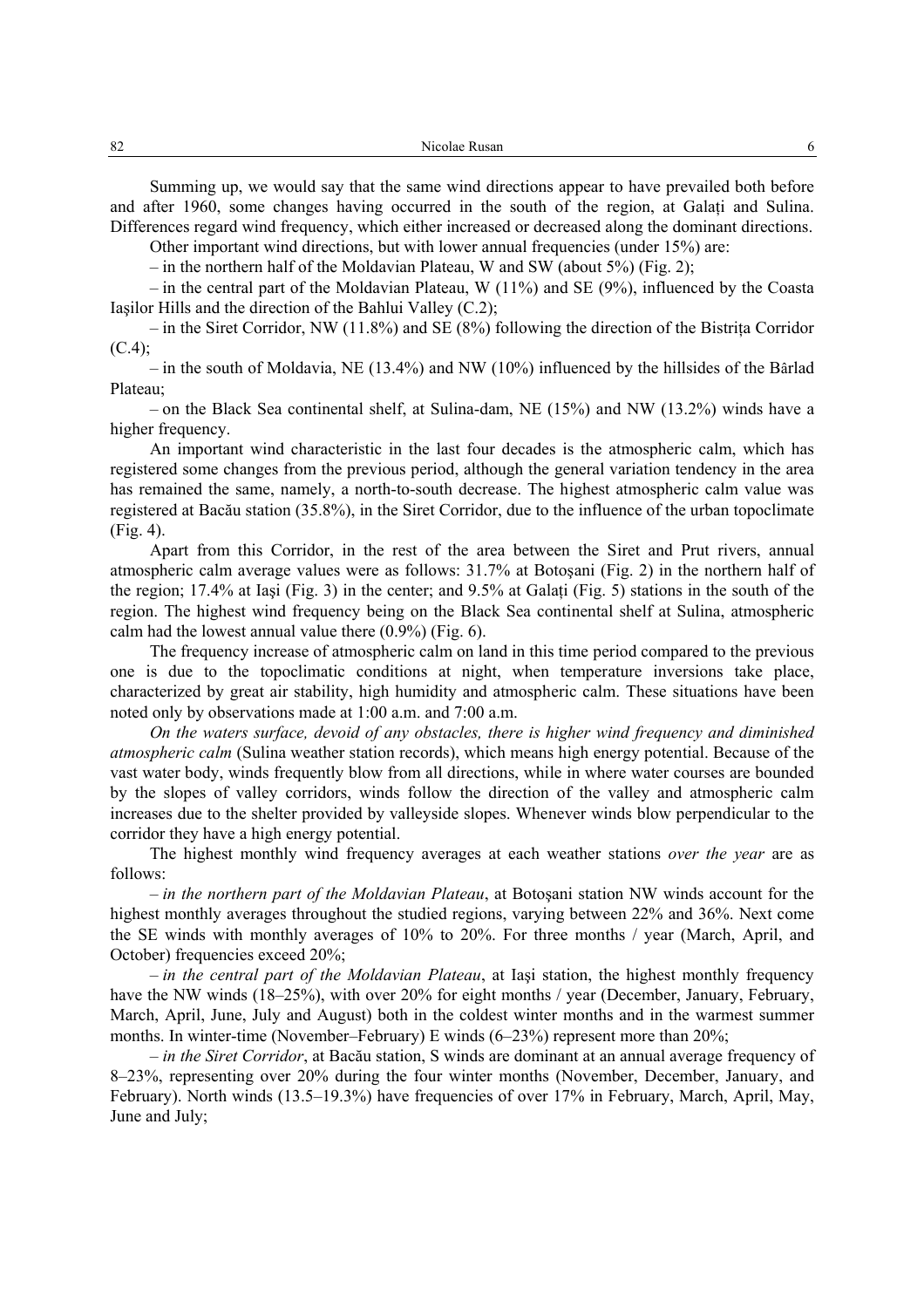– *in southern Moldavia*, at Galaţi station, dominant N winds have monthly average frequencies of 8 to 25%; here in all the months of the year, except for November, the monthly average of N winds exceeds 20%; second in line are the SW winds with average frequencies of 14 to 25%; these winds registered monthly averages above 20% in November, December, January, and February. In wintertime, there is the influence of Mediterranean cyclones with a backward evolution;

– *on the northern shores of the Black Sea* the dominant N wind direction has monthly frequencies of 14–22%; in January, February, March, August, October and December values average over 20%, with 14–25% for the S winds, which in April, May and June record over 20%.

Usually, at each weather station the first dominant wind direction has the highest average frequency in winter (Iasi, Bacău, Galati, and Sulina); the second dominant direction has highest frequencies either in winter (Iași, and Galați), or in spring and summer (Botoșani, Bacău, and Sulina). The average monthly and annual wind frequencies by dominant directions *indicate external climatic influences determined by the main air pressure centers* as follows:

– the N and NE direction have continental influences determined by the East-European Anticyclone, especially in winter when it pumps in cold air;

– the NW direction present Scandinavian and Baltic influences, best felt in the northern part of the Moldavian Plateau (Botoşani), entailing cold air and precipitation in summer;

– the S, SE and SW directions indicate the influence of Mediterranean air pumped in by Mediterranean Cyclones and by Pontic Cyclones, either with a normal evolution or more often with backward evolution. They bring warmer air and humidity, often causing violent precipitation.

Monthly wind frequency *influences disproportionately the monthly average of atmospheric calm*.

The frequency of atmospheric calm over the year varies from one month to another, being the exact opposite of wind frequency. Looking only at the highest values from each station, regardless of month, we see the same N–S decrease trend in the highest monthly average values, just like before 1960: at Botoşani 36.7%, at Iaşi 22.6%, at Galaţi 13.1% and by only 1.1%. at Sulina.

North-to-south monthly average frequencies variations:

– in the northern part of the Moldavian Plateau and at Botoşani station where, apart from dominant winds no other winds have frequencies higher than 5%, atmospheric calm has the highest monthly averages in the Moldavian Plateau region. In the 12 months of the year, the frequency of atmospheric calm exceeds 24% regularly, and over 30% from July through to January;

– in the central Moldavian Plateau, at Iaşi station, where winds have slightly higher monthly average frequencies, atmospheric calm registers lower average values. In the 12 months of the year, the frequency of atmospheric calm is above 10% regularly and over 20% from July to September;

– in the southern part of Moldavia, at Galaţi station, where the monthly average wind frequency rises sharply, the atmospheric calm frequency is substantially reduced: 7–8% in the first part of the year, and above 10% from July to November;

– on the northern Black Sea coast, at Sulina dam, winds have the highest monthly average frequencies, regardless of direction. As a result, the lowest monthly atmospheric calm frequency averages below 1% in all the months of the year, exceeding 1% only in May, June and August.

In the Siret Corridor, at Bacău, frequencies of atmospheric calm and the monthly annual average frequencies are the highest throughout the study region, values exceeding 30% in all the months of the year and over 40% from June to October. The highest average atmospheric calm value in the whole of Moldavia region is registered here, with a peak in August of 50.3%, this high percentage making it easier for gases to accumulate in the air layers above the city almost all the year round.

This short presentation reveals that an annual maximum and minimum level of atmospheric calm is registered in the course of any regular year, with a maximum between July and October, which is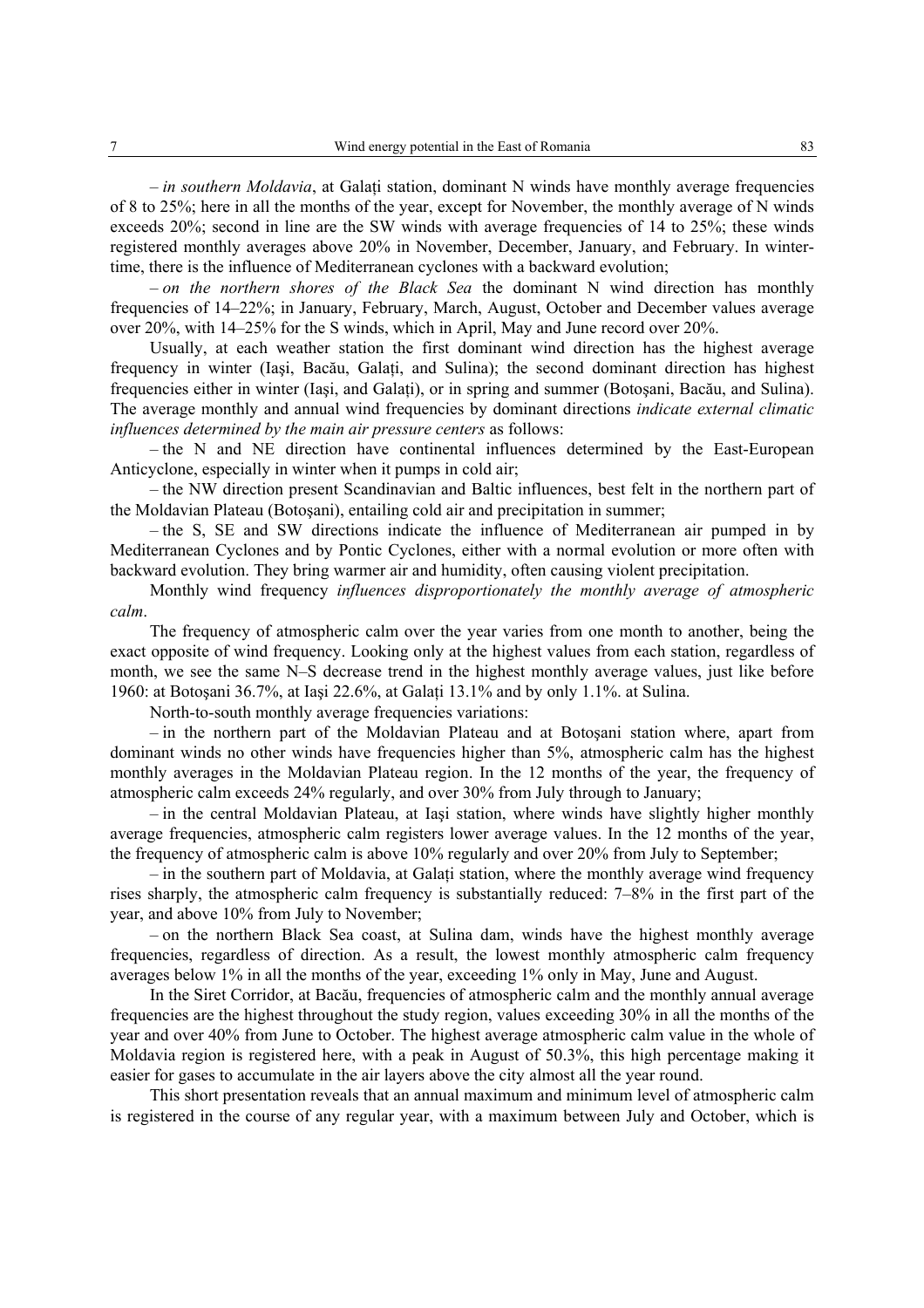the warm period of the year, and a minimum in winter and spring (November to May). The highest values occur either in August, September, October or November. This is the most uneventful time of the year marked by anticyclonic weather featuring great atmospheric stability and the absence, or very few precipitation.

#### **2.3. Comparisons between the annual average wind frequencies in the analyzed periods**

Although the two periods are not homogeneous as far as duration and observation times are concerned, yet we have tried to draw up a general picture of the differences between them.

Changing the observation methods and switching from the classical system of three observation times (8, 14, 20hrs) to four observation times (1, 7, 13, 19hrs) has modified *wind frequency data*.

These modifications must be considered from two points of view:

• *introducing the 1:00 am* observation time increased atmospheric calm, which completely agrees with the topographic and climatic features of the active surface at night, when the atmospheric calm reaches a 24h-peak.

• *A higher frequency of atmospheric calm* leads to a decrease of wind frequency, irrespective of its directions, sometimes only on particular directions, depending on the local geographical characteristics. Even the dominant directions may change, for instance, the frequency of the first two dominant winds (Table 1);

• *as far as the dominant directions* are concerned, it was only at Botoşani station that both directions remained the same in the second and the first period (NW and SE). At Iaşi, only the first dominant direction was the same in either period (NW), the second one changing from SE to S;

• at all the other stations the first two dominant wind directions from the first period changed.

• *at Bacău*, N and NW directions were replaced by S and N ones; here, too, the N wind, which had been the dominant one in the first period, fell to second place.

Important modifications occurred also in the annual average frequencies of the dominant wind directions. For example, at Botoşani station the annual average wind frequency of the NW direction (23.6%) increased in the second period to 27.2%, the SE direction decreasing from 18.7% in the first period to 17.7% in the second period.

# **2.4. Comparisons between the annual average of atmospheric calm frequencies in the study periods**

Also in this case comparisons give a general image of the differences between the two periods, although they are not entirely relevant (Table 2).

A brief analysis of this table shows that only in *two cases, Botoşani and Bacău, the frequency of atmospheric calm has increased in the second period,* which was expected because of the introduction of 1:00 am observation time. In the other cases there is a noticeable decrease of 5 to 10% in atmospheric calm which seems abnormal. However, with the introduction of the 1:00 am observation time also the location of the weather stations was reconsidered, fact that modified both average wind frequencies in terms of direction, and of atmospheric calm.

The best example is Sulina weather station which was moved from the outskirts of the town and relocated at the end of the Sulina dam at a distance of about 6 km from the shoreline, so that the obstacle of a town environment before 1960 did no longer exist at the new location, were *winds are blowing permanently.*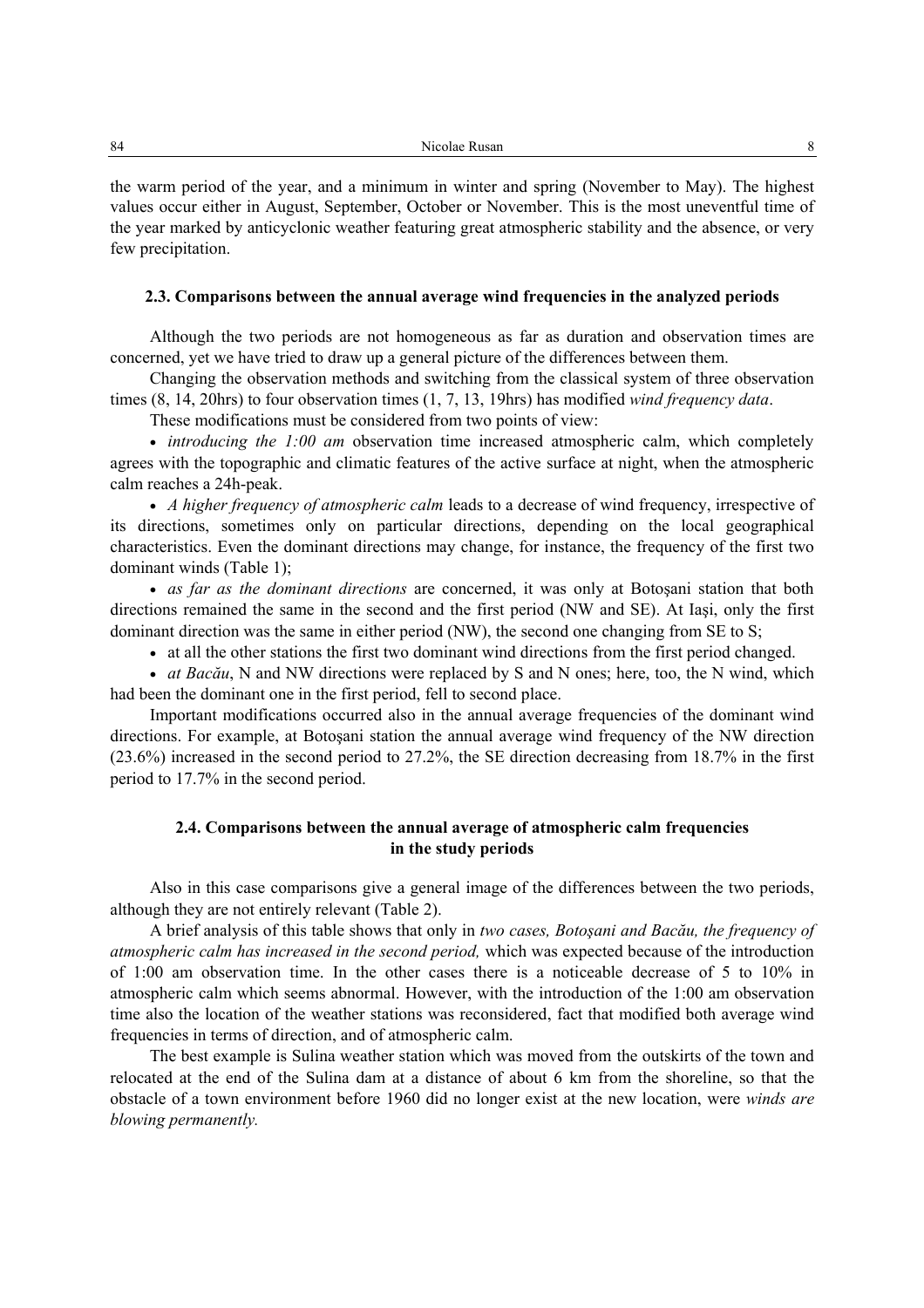#### *Table 2*

Comparisons between the annual average frequencies (%) of atmospheric calm in the years 1941–1955 and 1965–2004.

| Period                                                                          | Station                             |        |               |        |         |  |  |  |  |  |  |  |
|---------------------------------------------------------------------------------|-------------------------------------|--------|---------------|--------|---------|--|--|--|--|--|--|--|
|                                                                                 | Galati<br>Botosani<br>Bacău<br>lası |        |               |        |         |  |  |  |  |  |  |  |
| 1941-1955                                                                       | 28.2                                | 26.6   | າາ າ<br>44. . | l 4.1  |         |  |  |  |  |  |  |  |
| 1965-2004                                                                       |                                     |        | 35.8          |        | 0.9     |  |  |  |  |  |  |  |
| $\Delta$ Calm                                                                   | +3.3                                | $-9.2$ | $+13.1$       | $-4.6$ | $-10.8$ |  |  |  |  |  |  |  |
| $C_1, \ldots, C_n$ AND $\Lambda$ Andrian Durchauset $C_2$ landated manageta and |                                     |        |               |        |         |  |  |  |  |  |  |  |

*Source:* ANM Archive, Bucharest. Calculated percentages.

*Note*: (+) and (-) indicate atmospheric calm increases and decreases, respectively in the second period, 1965–2004.

# **2.5. Wind speed between 1965 and 2004**

We consider this 40-year period (1965–2004) long enough to be representative for the wind regime in the eastern regions of Romania. Changes in the observation schedule and in the reorganization of the weather stations are reflected also in the annual wind speed average. The highest annual average speed over 1965–2004 was in the NW direction, in the northern half of the Moldavian Plateau (Botoşani 5m/s and Iaşi 5 m/s) and in the N direction at all the other stations: Bacău 4.6 m/s, Galati 5.1 m/s and Sulina 7.9 m/s. These were dominant wind directions in all cases.

Ignoring direction, we see that *the highest annual average speed in the eastern regions of Romania increases from north to south, except for Bacău station where speed is the lowest* (Fig. 7).

Next are speeds varying between 3.7 m/s and 7.4 m/s, but it is only at Botoşani station that speed correspond to the second dominant wind direction (N). The second highest annual average wind speed increases from N to S throughout the study area: Botoşani 3.7 m/s; Iaşi 4.1 m/s; Bacău 4.5 m/s; Galați 4.9 m/s and Sulina 7.4 m /s (Tables 1–2, Fig.7).



Fig. 7 – Highest annual average direction of wind speed (N to S) after 1960.

In order to have a clearer picture of wind power potential in the study region, we have analyzed the monthly and annual average wind speed values, regardless of direction. The wind speed regime over the year at each weather station is shown in Table 3, speed increasing from N to S: Botoşani 3.3 m/s, Iasi 3.5 m/s, Galati 4.2 m/s and Sulina 6.2 m/s. The cause is the same: decreasing altitude and the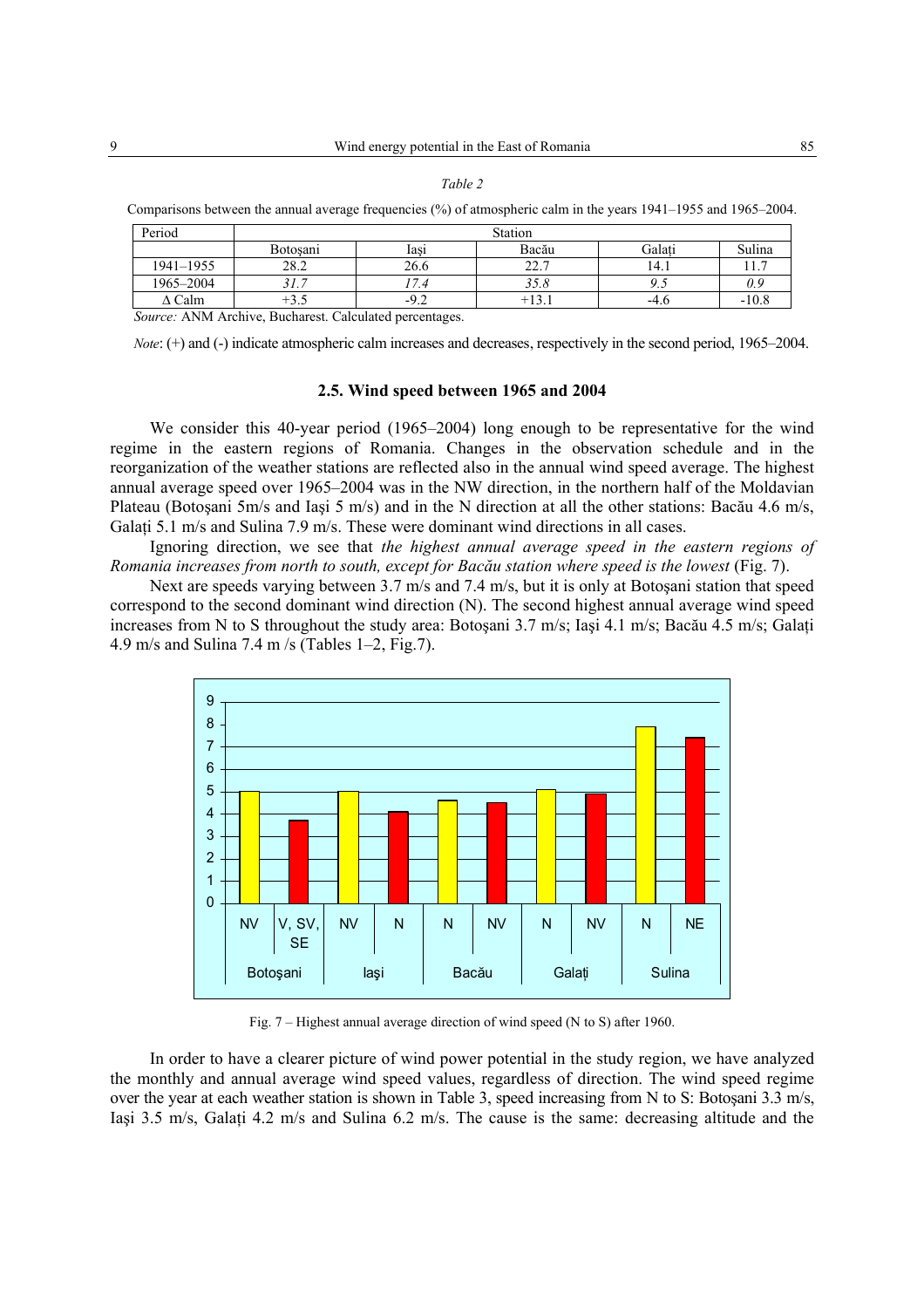orientation of summits and valley corridors in the same direction as the winds, the elimination of previous obstacles in the south of the region and the presence of large water bodies (Fig. 8). Bacău station is an exception, because, being located in the Siret Corridor with a shelter topoclimate, wind speed is more similar (3.3 m/s) to that registered at Botoşani station in the north of the Moldavian Plateau.

*Table 3* 

|                | Monthly and annual wind speed averages in the study area, regardless of wind direction $(m/s)$ (1965–2004) |     |     |     |     |     |     |     |      |     |     |     |     |     |
|----------------|------------------------------------------------------------------------------------------------------------|-----|-----|-----|-----|-----|-----|-----|------|-----|-----|-----|-----|-----|
| N <sub>0</sub> | <b>Station</b>                                                                                             |     | Н   | Ш   | IV  |     | VI  | VII | VIII | IX  | X   | XI  | XII | An  |
|                | <b>Botosani</b>                                                                                            | 3.3 | 3.4 | 3.6 | 3.8 | 3.4 | 3.1 | 2.9 | 2.9  | 3.0 | 3.1 | 3.0 | 3.4 | 3.3 |
| 2              | Iasi                                                                                                       | 3.5 | 3.9 | 4.0 | 4.1 | 3.8 | 3.2 | 2.8 | 3.0  | 3.1 | 3.5 | 3.6 | 3.4 | 3.5 |
| -3             | Bacău                                                                                                      | 3.5 | 3.6 | 3.7 | 3.8 | 3.5 | 3.2 | 3.0 | 3.0  | 3.0 | 3.0 | 3.4 | 3.4 | 3.3 |
| $\overline{4}$ | Galati                                                                                                     | 4.2 | 4.6 | 4.6 | 4.7 | 4.3 | 4.1 | 3.9 | 3.6  | 4.2 | 4.2 | 4.2 | 4.1 | 4.2 |
|                | Sulina                                                                                                     | 6.8 | 6.7 | 6.7 | 6.5 | 5.8 | 5.7 | 5.3 | 5.2  | 6.0 | 6.3 | 6.7 |     | 6.2 |

*Source:* ANM Archive, Bucharest. Calculated averages*.* 



Fig. 8 – Annual average wind speed variation in the area, regardless of wind direction (1965–2004).

The annual average speed at all the stations *exceeds the 3m/s minimum threshold for a wind aggregate to function (Fig.8, Table 3). The highest annual average* wind speed (6.3 m/s) is registered at Sulina-dam. Although this value is recorded at only 3 meters above sea level, it is almost as high as that in the sub-alpine regions of the Carpathian Mountains (Bogdan, Mărculeţ, 2001–2002). *This shows a high wind energy potential that can be harnessed*. Furthermore, *in the fluvial-marine sector of the Danube* (downstream of Brăila port) where wind blows both along the river and in the *Siret* and *Prut* corridors, giant wind mills can be set up to take advantage of wind energy potential.

## **2.6. Average energy speed**

For a wind aggregate to work, the wind should blow with at least 3m/s, on average, a speed capable to generate energy (the so-called energy speed). The notion of *energy speed* designates the *average speed obtained by summating active wind frequencies at speeds of 3m/s observation times,*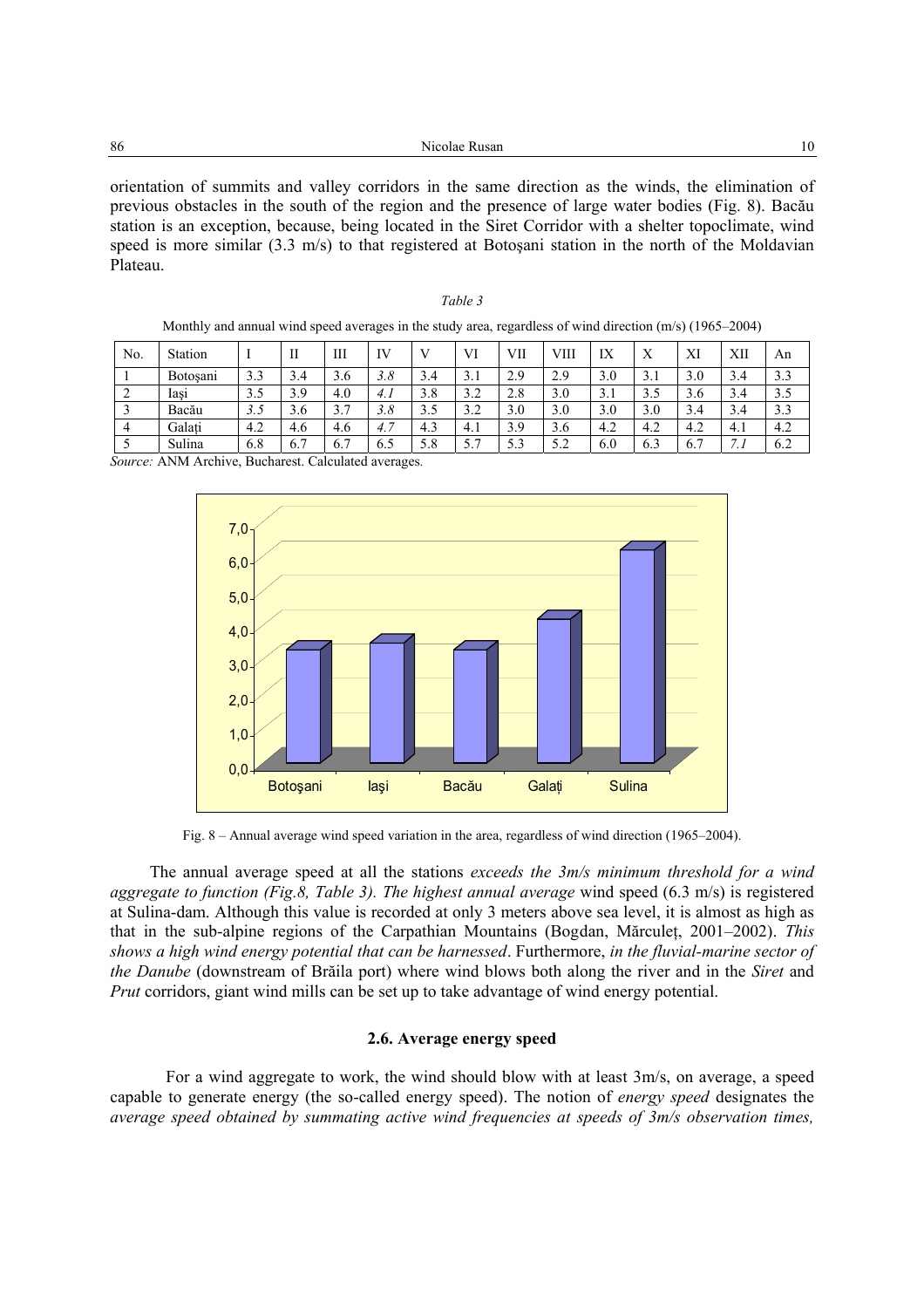*blowing every meter, referred to the number of possible cases over the year*. So, it is a question of hourly speeds necessary to keep the aggregate working continuously (Patrichi, 1983).

Our calculated annual frequency (Table 4) of active wind speeds (over 3 m/s) indicates a north-to-south frequency increase throughout the study region: 34.2% at Botoşani, 39.8% at Iaşi, 41.3% at Galati and 91.4% at Sulina stations.

| Station          | Months |      |                       |      |      |      |      |      |      |      |      |      |      |          |
|------------------|--------|------|-----------------------|------|------|------|------|------|------|------|------|------|------|----------|
|                  |        |      | П                     | Ш    | IV   |      | VI   | VII  | VШ   | IX   | Х    | XI   | XII  | Averages |
| <b>Botosani</b>  | $\%$   | 37.7 | 43.8                  | 43.0 | 35.0 | 40.9 | 39.5 | 31.1 | 18.9 | 21.2 | 29.6 | 33.8 | 36.0 | 34.2     |
| Iași             | $\%$   | 37.6 | 46.2                  | 96.2 | 42.2 | 34.4 | 38.9 | 19.9 | 15.1 | 17.2 | 24.2 | 65.8 | 39.8 | 39.8     |
| Bacău            | $\%$   | 34.6 | 39.6                  | 51.6 | 35.0 | 35.4 | 22,2 | 7.0  | 14.0 | 18.3 | 20.5 | 38.4 | 35.5 | 30.2     |
| Galti            | $\%$   | 43.5 | 55.1                  | 58.1 | 19.4 | 46.3 | 36.1 | 44.6 | 28.5 | 33.3 | 31.1 | 42.  | 56.5 | 41.3     |
| Sulina<br>$\sim$ | $\%$   | 89.8 | 88.1<br>$\sim$ $\sim$ | 95.2 | 91.7 | 87.6 | 92.8 | 85.5 | 88.5 | 95.0 | 93.0 | 93.3 | 96.2 | 91.4     |

*Table 4*  Frequencies of daily wind speeds (%) over 3.0 m/s (1999–2004).

*Source:* ANM Archive, Bucharest. Calculated averages*.* 

We appreciate that winds can best spin aggregates on the seaside and in the Danube Delta (about 91% of the year), where speeds are the highest.

*During the year*, the highest monthly average wind speed is registered in the cold season, values differing from north to south: in the north of Moldavia, at Botoşani, the highest frequency occurs in February (43.8%); in central and southern Moldavia in March (Iaşi 96.2%, Bacău 51.6% and Galaţi 58.1%); and at Sulina, above territorial waters, in November (96.2%).

The value differences throughout Romania's eastern territory depend on the times of the year, when the general atmospheric circulation intensifies in February, in connection with the activity of the Polar Anticyclones and the East-European Anticyclone which come into contact with the Mediterranean and Pontic cyclones; in March-April with atmospheric disturbances generated by changes in the general atmospheric circulation from east in winter to west in summer; in November-December with the intensified activity of the Mediterranean and Pontic cyclones. At Sulina, active speed frequencies/year (over or equal to 3 m/s) exceed 80%; 90% in 7 months/year (March, April, June, September, October, November and December) and more than 95% in 3 months/year (March, September, and November). This is in accordance with the conclusions outlined in this paper.

*Within 24 hours,* the differences between active speeds in the day-time and at night are the result of air masses and active surfaces warming up and cooling down, respectively.

Thus, the highest active speed frequencies in the day-time usually occur between 10:00 a.m. and 7:00 p.m., when temperature convection stimulates the development of air currents both on the vertical and the horizontal. The lowest frequencies are registered at night, between 10:00 p.m. and 5:00 a.m. because morning cooling enhances temperature inversions stabilizing air temperature. It follows that daily active speed amplitudes are higher in summer and autumn than in winter.

Here are some conclusions of our analysis:

– The eastern part of Romania has an important wind energy potential which increases from west to east and from north to south;

– the highest average wind speeds (over 7m/s) registered at Sulina, above the territorial Black Sea waters, are similar to those in the Carpathian sub-alpine regions (1,800–2,000 m altitude);

– this distribution patterns are the result of the presence of *plains and low hills* (under 500 m), in Eastern and North-Eastern Europe, traversed in winter by N and NE winds, as well as of *the presence of the Black Sea* water-table, devoid of any obstacles, which allows for high winds to develop; the